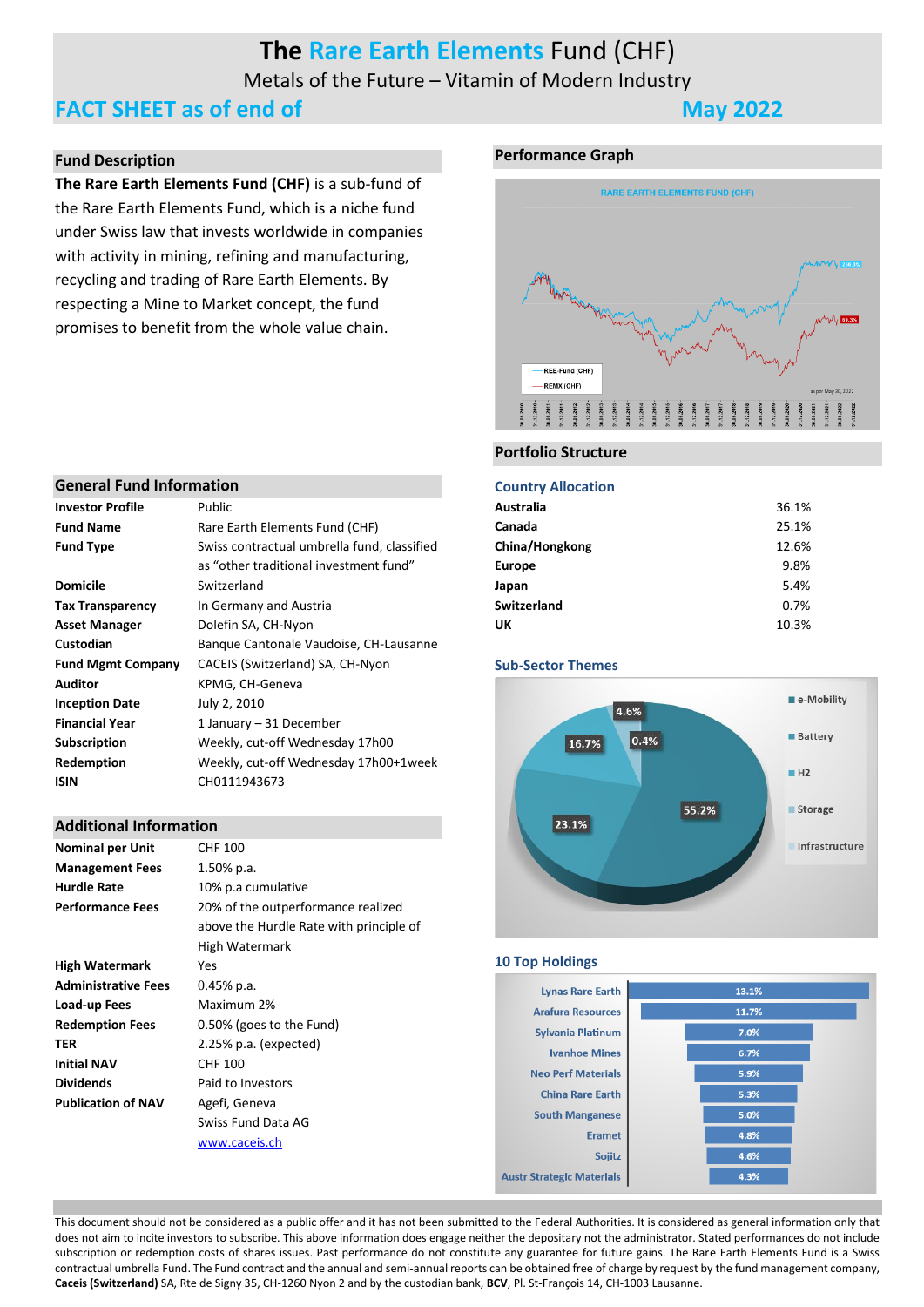# **The Rare Earth Elements** Fund (CHF)

Metals of the Future – Vitamin of Modern Industry

### **Manager Report as of end of <b>Manager Report as of end of May** 2022

#### **Performance & Risks**

| NAV as of 30.05.2022              | CHF 256.3      |
|-----------------------------------|----------------|
| Fund since inception              | 156.30%        |
| Fund (ytd)                        | $-5.39%$       |
| MSCI-World in CHF since inception | 158.60%        |
| MSCI-World in CHF (ytd)           | $-7.53%$       |
| Units in circulation              | 240'550        |
| Fund size                         | CHF 61'658'774 |
|                                   |                |

#### **Monthly Returns (%)**

|      | Jan      | Feb     | Mar           | Apr            | May             | June July |                         | Aug            | <u>Sep</u>     | Oct.          | Nov     | <b>Dec</b> | <u>Total</u> |
|------|----------|---------|---------------|----------------|-----------------|-----------|-------------------------|----------------|----------------|---------------|---------|------------|--------------|
| 2010 | ٠        |         |               |                |                 |           | 11.20                   | 3.96           | 27.16          | 9.73          | 3.78    | 15.59      | 93.50        |
| 2011 | 2.02     | 5.42    | $-1.30$       | 2.63           | $-5.27$         | -8.46     |                         | $0.16 - 14.15$ | $-20.29$       | 9.02          | -4.47   | $-9.58$    | $-39.02$     |
| 2012 | 19.92    | $-0.71$ | 3.35          |                | $-8.61 - 13.11$ | -0.95     |                         | $-5.52 -6.58$  |                | $4.46 - 3.22$ | -8.64   | 3.22       | $-18.56$     |
| 2013 | 1.66     | $-2.87$ |               | $-6.11 - 5.72$ | 6.79            | $-12.93$  | 13.96 -8.20             |                | 8.81           | $-9.00$       | -4.94   | $-1.56$    | $-21.23$     |
| 2014 | 1.98     | 6.99    | $-4.24 -2.15$ |                | $-4.65$         | 1.36      | 7.09                    | 0.00           | -9.86          | -4.85         | $-0.58$ | $-7.32$    | $-16.38$     |
| 2015 | $-11.53$ | 23.21   | -6.81         | 11.04          | -4.48           | -18.04    |                         | $-7.69 - 8.14$ | $-10.13$       | 7.98          | 10.65   | $-3.93$    | $-22.75$     |
| 2016 | $-10.02$ | $-2.73$ | 8.18          | 17.93          | $-0.55$         | $-0.92$   |                         | 5.76 0.00      |                | 3.51 5.09     | 3.55    | 0.00       | 31.08        |
| 2017 | 18.88    | 6.43    | $-9.62$       | $-7.09$        | $-2.06$         | 5.85      | 16.86 8.61              |                |                | 8.82 5.23     | $-0.10$ | 8.29       | 73.17        |
| 2018 | $-4.14$  | $-6.30$ | $-0.50$       | 4.13           | $-3.10$         |           | $-8.69$ $-3.83$ $-0.68$ |                | 0.11           | 0.57          | $-5.80$ | $-11.84$   | $-34.23$     |
| 2019 | 6.71     | 4.11    | 2.47          | 0.60           | 10.53           |           | $2.38 - 6.03$           | $-2.02$        | $10.10 - 1.88$ |               | $-4.68$ | 8.47       | 33.29        |
| 2020 | $-1.54$  |         | -4.70 -27.82  | 22.31          | 14.76           |           | 4.76 13.21              | 14.31          | 3.27           | 4.02          | 26.65   | 23.15      | 115.93       |
| 2021 | 10.19    | 13.78   | $-1.40$       | 1.89           | $-2.80$         | $-1.32$   | 5.75                    | 2.20           | $-7.80$        | 9.33          | -5.64   | 3.83       | 28.94        |
| 2022 | $-7.94$  | 4.85    | 10.13         | -10.00         | $-1.12$         |           |                         |                |                |               |         |            | $-5.39$      |

| <b>Forex Exposure</b> (net in %) |               |         |     |            |            |     |                 |  |  |
|----------------------------------|---------------|---------|-----|------------|------------|-----|-----------------|--|--|
| AUD                              |               | CAD EUR | GBP | <b>HKD</b> | <b>JPY</b> |     | NOK Ref-ccy CHF |  |  |
|                                  | 45.9 25.1 6.7 |         | 0.6 | 12.6 5.4   |            | 3.0 | -0.7            |  |  |

This document should not be considered as a public offer and it has not been submitted to the Federal Authorities. It is considered as general information only that does not aim to incite investors to subscribe. This above information does engage neither the depositary not the administrator. Stated performances do not include subscription or redemption costs of shares issues. Past performance do not constitute any guarantee for future gains. The Rare Earth Elements Fund is a Swiss contractual umbrella Fund. The Fund contract and the annual and semi-annual reports can be obtained free of charge by request by the fund management company, **Caceis (Switzerland)** SA, Rte de Signy 35, CH-1260 Nyon 2 and by the custodian bank, **BCV**, Pl. St-François 14, CH-1003 Lausanne.